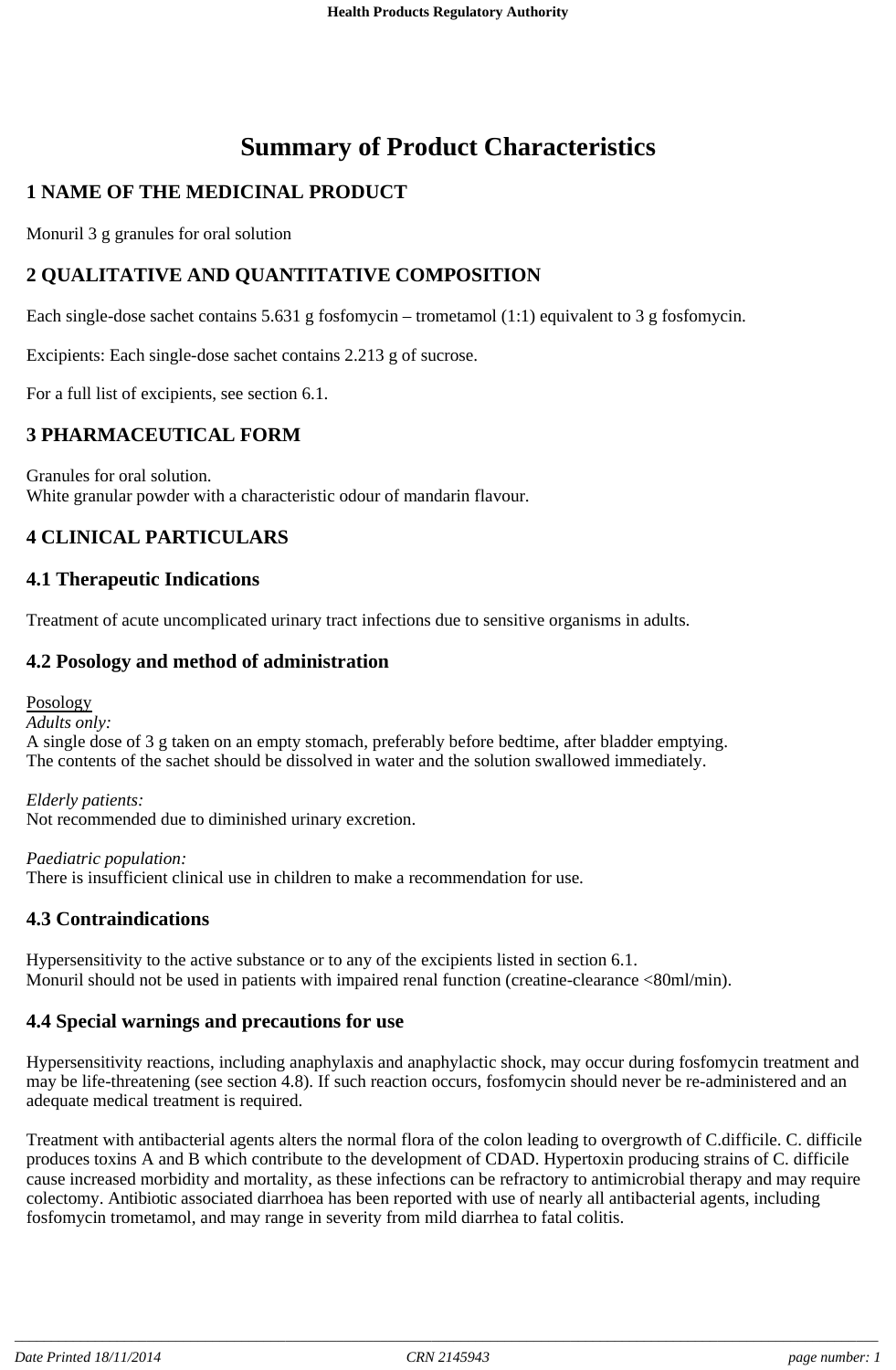Appropriate fluid and electrolyte management, protein supplementation, antibiotic treatment of C. difficile, and surgical evaluation should be instituted as clinically indicated.

Diarrhoea, particularly if severe, persistent and/or bloody, during or after treatment with Monuril (including several weeks after treatment), may be symptomatic of *Clostridium difficile*-associated disease (CDAD). It is therefore important to consider this diagnosis in patients who develop serious diarrhoea during or after treatment with Monuril. If CDAD is suspected or confirmed, appropriate treatment should be initiated without delay (see section 4.8). Antiperistaltic medicinal products are contra-indicated in this clinical situation.

Do not use more than one single dose of Monuril to treat a single episode of acute cystitis. Prolonged use of an antiinfective may result in the development of superinfection due to organisms resistant to that anti-infective.

Monuril contains sucrose. Its use is not recommended in patients with hereditary problems of fructose intolerance, glucose-galactose malabsorption or sucrose-isomaltase insufficiency.

#### *Paediatric population:*

There is insufficient clinical use in children to make a recommendation for use.

#### **4.5 Interaction with other medicinal products and other forms of interaction**

When co-administered with fosfomycin, metoclopramide lowers the serum and urine concentrations of fosfomycin. Other drugs that increase gastrointestinal motility may produce similar effects.

Food may delay the absorption of the active ingredient of Monuril with consequent slight decrease in peak plasma levels and urinary concentrations. It is therefore preferable to take the medicine on an empty stomach or about  $2 - 3$ hours after meals.

Specific problems concerning the alteration in INR. Numerous cases of increased antivitamin K antagonists activity have been reported in patients receiving antibiotics. Risk factors include severe infection or inflammation, age and poor general health. Under these circumstances, it is difficult to determine whether the alteration in INR is due to the infectious disease or its treatment. However, certain classes of antibiotics are more often involved and in particular: fluoroquinolones, macrolides, cyclins, cotrimoxazole and certain cephalosporins.

#### *Paediatric population:*

Interaction studies have only been performed in adults.

#### **4.6 Fertility, pregnancy and lactation**

Pregnancy

At the present time, single-dose antibacterial treatments are not suitable to treat urinary tract infections in pregnant women.

Animal studies do not indicate reproductive toxicity. A large amount of data concerning effectiveness of fosfomycin during pregnancy is available. However, only moderate amount of safety data on pregnant women is available and does not indicate any malformative or feto/neonatal toxicity of fosfomycin.

Lactation Fosfomycin is excreted into human milk at low level after a single injection. Therefore Fosfomycin can be used during breastfeeding, after a single oral dose.

Fertility

No effect on fertility has been reported in animal studies. No data are available in human.

#### **4.7 Effects on ability to drive and use machines**

No specific studies have been performed but patients should be informed that dizziness has been reported. This may influence some patients' ability to drive and use machines.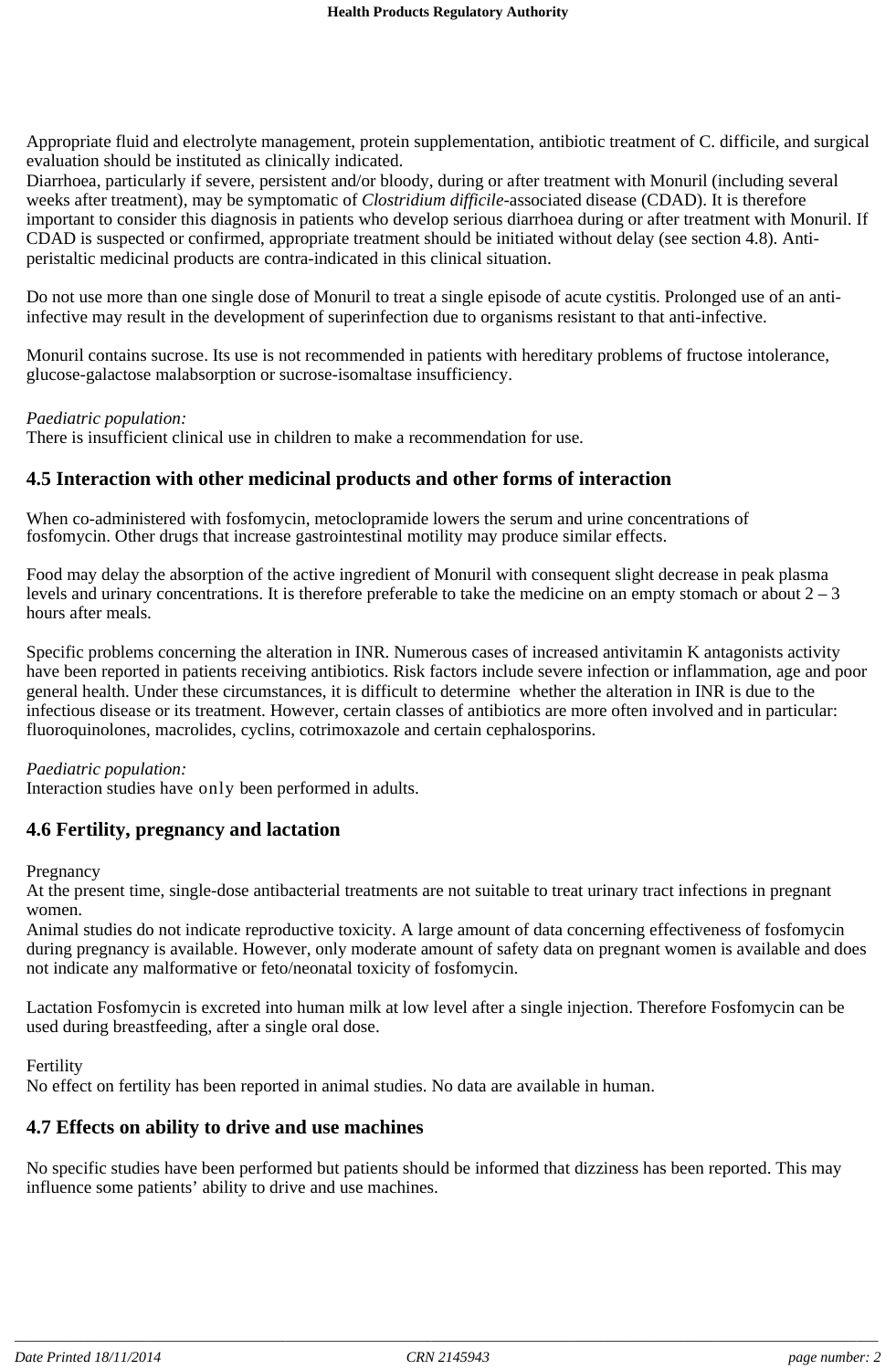## **4.8 Undesirable effects**

The most common adverse reactions following the single-dose administration of Fosfomycin trometamol involve the gastrointestinal tract, mainly diarrhoea. These events are usually self-limited in duration and resolve spontaneously. The following table displays ADRs that have been reported with the use of Monuril from either clinical-trial or postmarketing experiences.

The displayed frequency categories use the following convention:

Very common ( $\geq 1/10$ ); common ( $\geq 1/100$  to < 1/10); uncommon ( $\geq 1/1,000$  to < 1/100); rare ( $\geq 1/10,000$  to <1/1,000); very rare  $(\langle 1/10,000 \rangle)$ , not known (cannot be estimated form the available data).

Within each frequency grouping, undesirable effects are presented in order of decreasing seriousness.

| <b>System Organ</b><br><b>Class</b>                        | <b>Adverse Drug Reactions</b>      |                                 |      |                                                                                      |
|------------------------------------------------------------|------------------------------------|---------------------------------|------|--------------------------------------------------------------------------------------|
|                                                            | <b>Common</b>                      | <b>Uncommon</b>                 | Rare | <b>Not Known</b>                                                                     |
| Infections and<br>infestations                             | Vulvovaginitis                     |                                 |      |                                                                                      |
| Immune system<br>disorders                                 |                                    |                                 |      | anaphylactic<br>reactions<br>including<br>anaphylactic<br>shock,<br>hypersensitivity |
| Nervous system<br>disorders                                | Headache,<br><b>Dizziness</b>      |                                 |      |                                                                                      |
| Cardiac disorders                                          |                                    |                                 |      |                                                                                      |
| Respiratory,<br>thoracic and<br>mediastinal<br>disorders   |                                    |                                 |      | Asthma                                                                               |
| Gastrointestinal<br>disorders                              | Diarrhoea,<br>Nausea,<br>Dyspepsia | Vomiting,<br>Abdominal<br>pain  |      | Antibiotic-<br>associated colitis<br>(see section 4.4)                               |
| Skin and<br>subcutaneous tissue<br>disorders               |                                    | Rash,<br>Urticaria,<br>Pruritus |      | Angioedema                                                                           |
| General disorders<br>and administration<br>site conditions |                                    | Asthenia                        |      |                                                                                      |
| <b>Vascular Disorders</b>                                  |                                    |                                 |      | Hypotension                                                                          |

#### Reporting of suspected adverse reactions

Reporting suspected adverse reactions after authorisation of the medicinal product is important. It allows continued monitoring of the benefit/risk balance of the medicinal product. Healthcare professionals are asked to report any suspected adverse reactions via HPRA Pharmacovigilance, Earlsfort Terrace, IRL - Dublin 2; Tel: +353 1 6764971; Fax: +353 1 6762517. Website: www.hpra.ie; E-mail: medsafety@hpra.ie

#### **4.9 Overdose**

#### *Symptoms*

Experience regarding the overdose of oral fosfomycin is limited. The following events have been observed in patients who have taken Monuril 3 g granules for oral solution in overdose: vestibular loss, impaired hearing, metallic taste, and general decline in taste perception.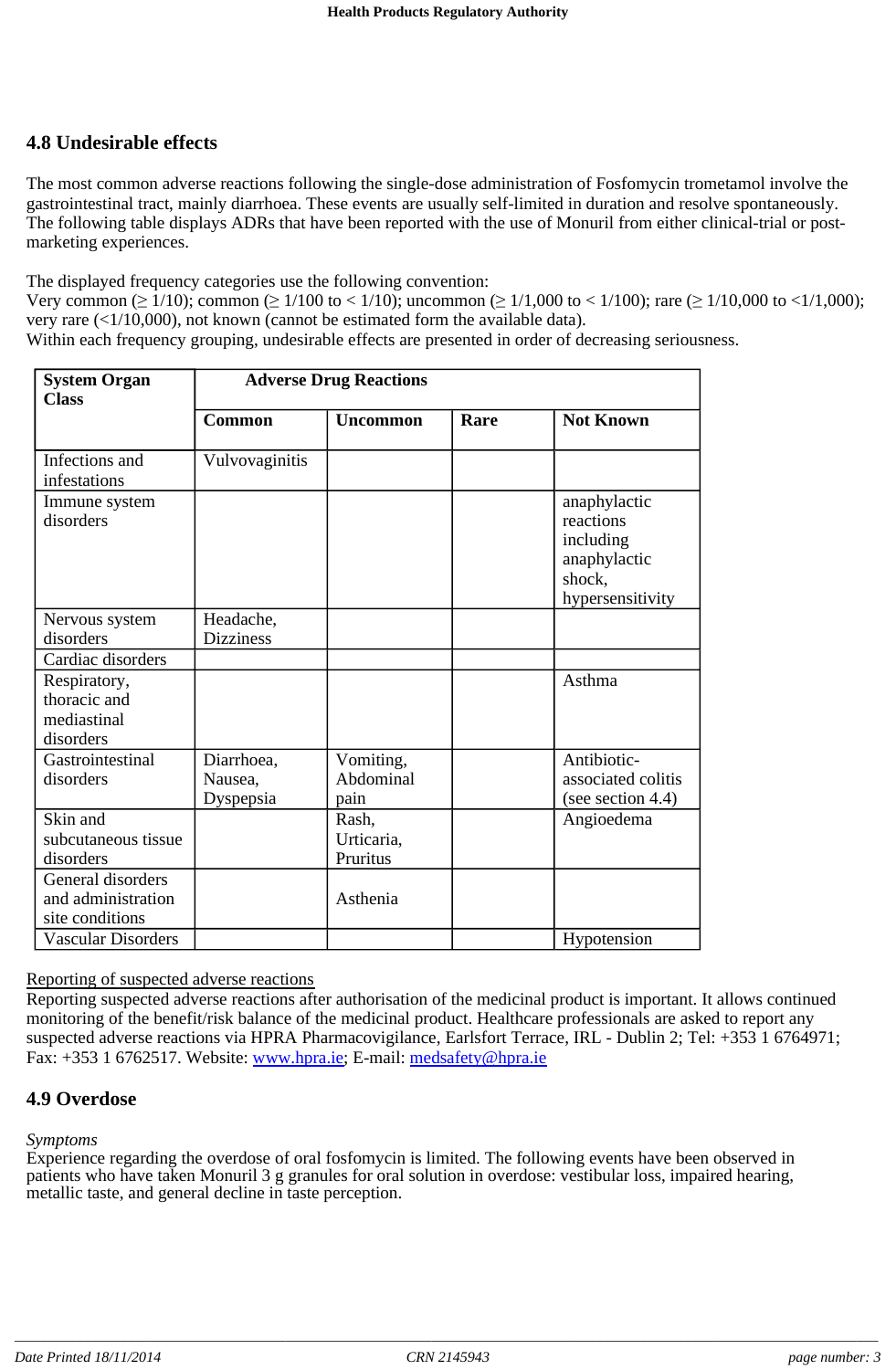Cases of hypotonia, somnolence, electrolytes disturbances, thrombocytopenia and hypoprothrombinemia have been reported with parenteral use of fosfomycin.

#### *Treatment in the event of overdose*

In the event of overdosage, treatment should be symptomatic and supportive. Rehydration is recommended to promote urinary elimination of the drug.

### **5 PHARMACOLOGICAL PROPERTIES**

#### **5.1 Pharmacodynamic properties**

Pharmacotherapeutic group: Systemic anti-infections, antibiotics, other antibacterial products. ATC code: J01X X01

Fosfomycin trometamol [mono (2-ammonium-2-hydroxymethil-1,3-propandiol) (2R-cis) (3- methiloxyranil) phosphonate] is a broad spectrum antibiotic, derived from phosphonic acid, for the treatment of urinary tract infections. The antibacterial activity of fosfomycin is due to an inhibition of bacterial cell wall synthesis. Its particular mechanism of action, specific inhibition of enol pyruviltransferase, results in lack of cross resistance with other classes of antibiotic, and the possibility of synergism with other antibiotics (in vitro synergic effect with amoxicillin, cephalexin, pipedimic acid and aztrenam).

In vitro antibacterial spectrum of fosfomycin trometamol includes the most common gram- negative and gram-positive bacteria isolated in urinary tract infections. They include E.coli, Klebsiella spp., Proteus spp., Staphylococcus spp., Str. Faecalis, P. Aeruginosa, and Serratia spp.

Proteus indole-positive is only slightly sensitive or resistant.

Cross-resistance with other antibiotic is not reported.

Fosfomycin trometamol inhibits in vitro the adhesion of bacteria to the urinary epithelium.

The emergence of in vitro resistance occurs as a mutation of the chromosomal genes glpT and uhp controlling the transport of L-alpha-glycerophosphate and hexose phosphate, respectively. The frequency of resistant mutations in Klebsiella pneumonie is about 10-9 and between 10-4 and 10-6 in the other species mentioned. The incidence of resistance decreases with the increasing of the acidity of the milieu.

#### **5.2 Pharmacokinetic properties**

MONURIL 3 g granules for oral solution contains fosfomycin trometamol which is an orally well absorbed salt of fosfomycin. MONURIL 3 g granules for oral solution is orally administered after reconstitution in water, in which the formulation is completely soluble. Bioavailability after fasting oral administration is of 30-55% . Food taking concomitantly diminishes adsorption and urinary excretion. A 50mg/kg dose, gives peak plasma concentration after 2 hours from the administration. Serum half-life is independent of dosage. Food delays and reduces the absorption of fosfomycin trometamol, resulting in reduced blood and urinary concentrations. Fosfomycin, unbound to the plasmaproteins, is eliminated mainly unchanged through the kidneys and these results in very high urinary concentrations (about 3000mcg/ml) within 24 hours. Therapeutic concentrations of the active moiety in the urine are usually maintained for at least 36-48 hours. In patients with moderately reduced renal function (including elderly patients) the serum half-life of fosfomycin is slightly prolonged but urinary concentration remains therapeutically adequate.

#### **5.3 Preclinical safety data**

The oral LD50 in rats and mice exceeds 10,000 mg/kg.

Oral doses up to 1000 mg/kg induced no relevant toxic effects affecting functions and structures of the various organs and systems during subacute toxicity tests in rats and chronic toxicity tests in dogs.

Fosfomycin has no mutagenic action. Teratogenicity (rats, rabbits), fertility (rats) and peri- and postnatal (rats) toxicity studies did not evidence signs of possible fosfomycin-related toxic effects.